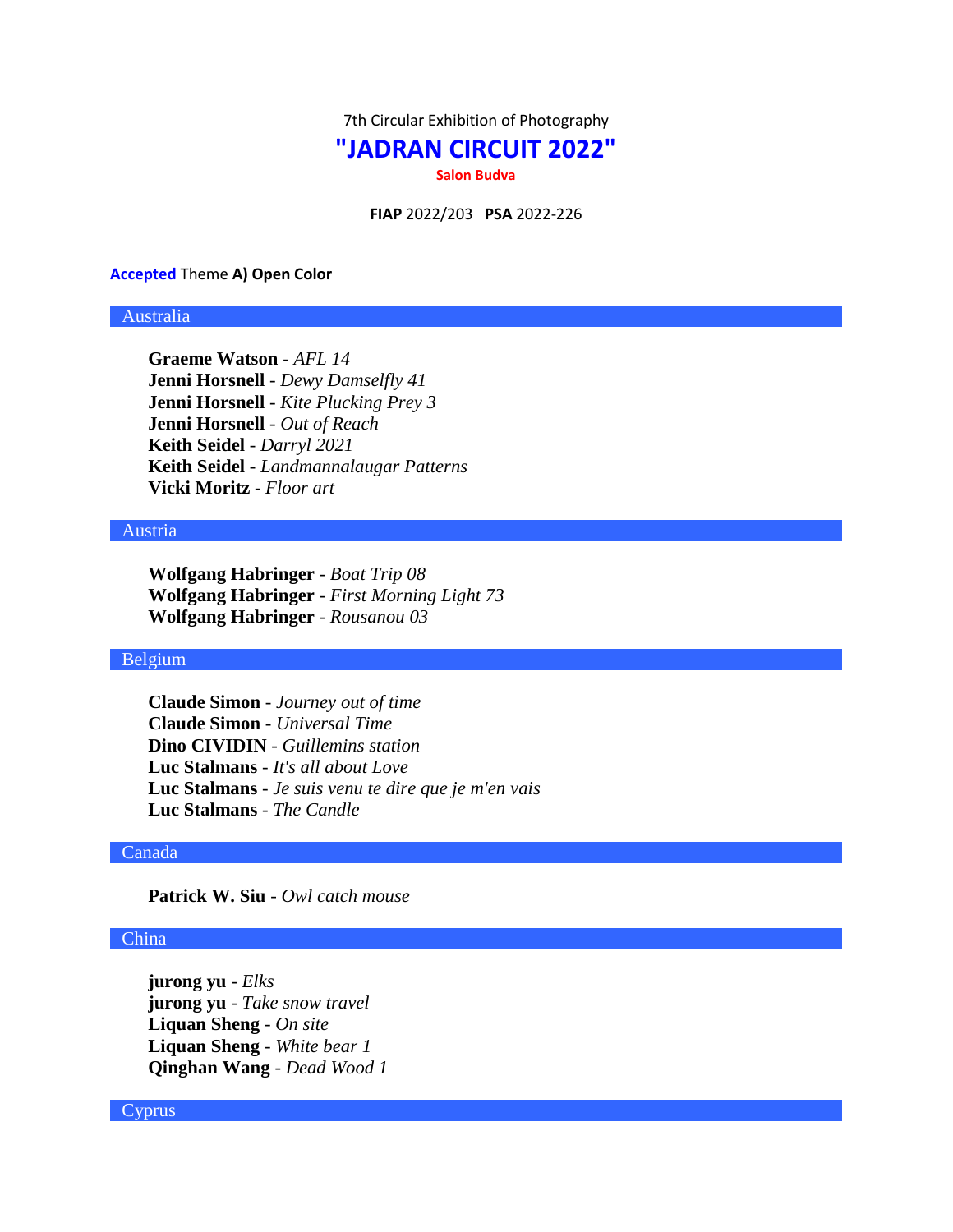**George Yiallouris** - *DIVA ELEFTHERIA THEATER 16* **KLEA KYPRIANOU** - *My Newborn Baby* **KLEA KYPRIANOU** - *The Man With Umbrella*

## England

**Colin Bradshaw** - *Female Kingfisher exiting water with fish* **Colin Bradshaw** - *Kingfisher leaving the water with two fish* **David Wheeler** - *Preparing the Bristolian* **David Wheeler** - *The Boiler Man* **james Gibson** - *Final Bow* **jennifer margaret webster** - *First Flakes of snow* **jennifer margaret webster** - *Kestrel coming into land* **Nigel Dalton** - *Contemplation* **Nigel Dalton** - *I can see you* **Nigel Dalton** - *Painted Lady* **Susan Gibson** - *On reflection*

#### Finland

**Tuomo Tulokas** - *Battle of a lamprey*

France

**Sophie Pouillon** - *dans la lumiere*

### **Germany**

**Alexander Hochhaus** - *Divine* **Alexander Hochhaus** - *Divisive* **Alexander Hochhaus** - *Entanglement* **Barbara Schmidt** - *Glance into the past 01* **Barbara Schmidt** - *Godafoss* **Gabriele Meyerhoefer** - *Museumstreppe 02* **Gabriele Meyerhoefer** - *Stairs with elevator* **Gunter Buesching** - *Schneesturm* **Manfred Kluger** - *autumn-3* **Manfred Kluger** - *bird of fire-1* **Manfred Kluger** - *springtime-2* **Michael Sachweh** - *Blue-feather dragonfly* **Mona Moraht** - *Manarola* **Ruediger Schulz** - *Scare Me*

#### **Greece**

**Rania Balachouti** - *Dreamy lights*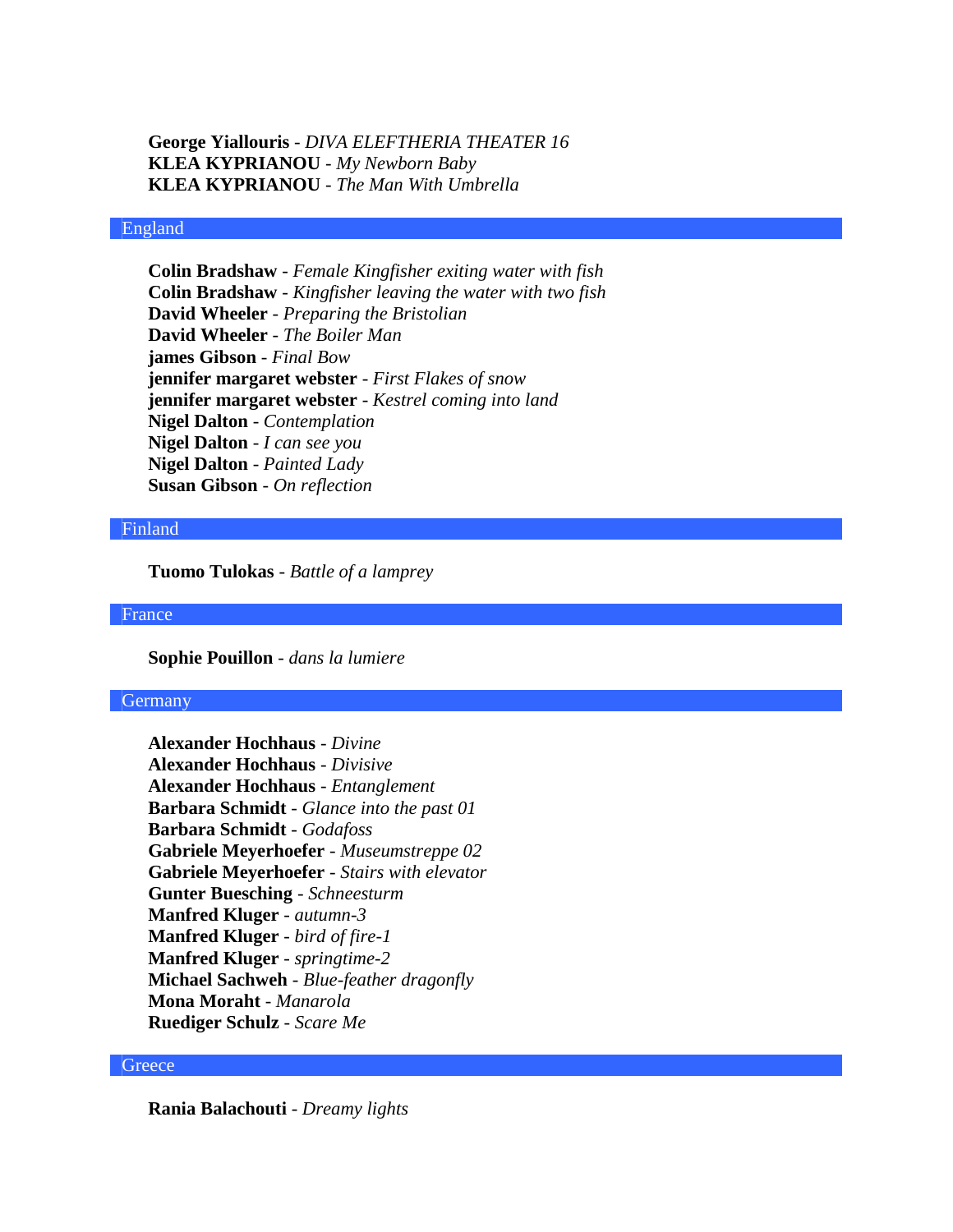# Hong Kong

**Chi Fun Fanny Ng** - *Dance with Colour* **Ching Ching Chan** - *Paradox* **Diana Chan** - *Blue Magic* **Diana Chan** - *Fanciful image 1* **Diana Chan** - *Rowing in water flower* **KA WAI LI** - *DREAM WORLD* **KA WAI LI** - *WARTH* **Tat Kwong Ip** - *Dragon Dance* **Tat Kwong Ip** - *Fancy Motorcycle*

# Hungary

**Istvan Kerekes** - *Anastasiya and Valeriia* **Istvan Kerekes** - *Roxana the shepherd girl* **Istvan Kerekes** - *Visage from Iza valley* **Istvan Kerekes** - *Wild look*

### Indonesia

**ajar setiadi** - *The Blue Ballerina* **ajar setiadi** - *Vietnams traditional umbrella* **Hengki Lee** - *Reverie* **Hengki Lee** - *Solemne*

### Ireland

**Gary Loughran** - *James in snow* **Gerard Murtagh** - *Fighting Redpoll* **Gerard Murtagh** - *Repoll* **Mark Taylor** - *Pensive*

### Israel

# **LEONID GOLDIN** - *Star of David*

#### Italy

**Angelo Orelli** - *Contadini Ciociari* **GIANNI MAITAN** - *Heron in the rain* **GIANNI MAITAN** - *Otter* **Maurizio trifilidis** - *Il bramito del cervo* **Maurizio trifilidis** - *Vernazza* **Paolo Mugnai** - *Light in the gallery* **Paolo Mugnai** - *Mystery*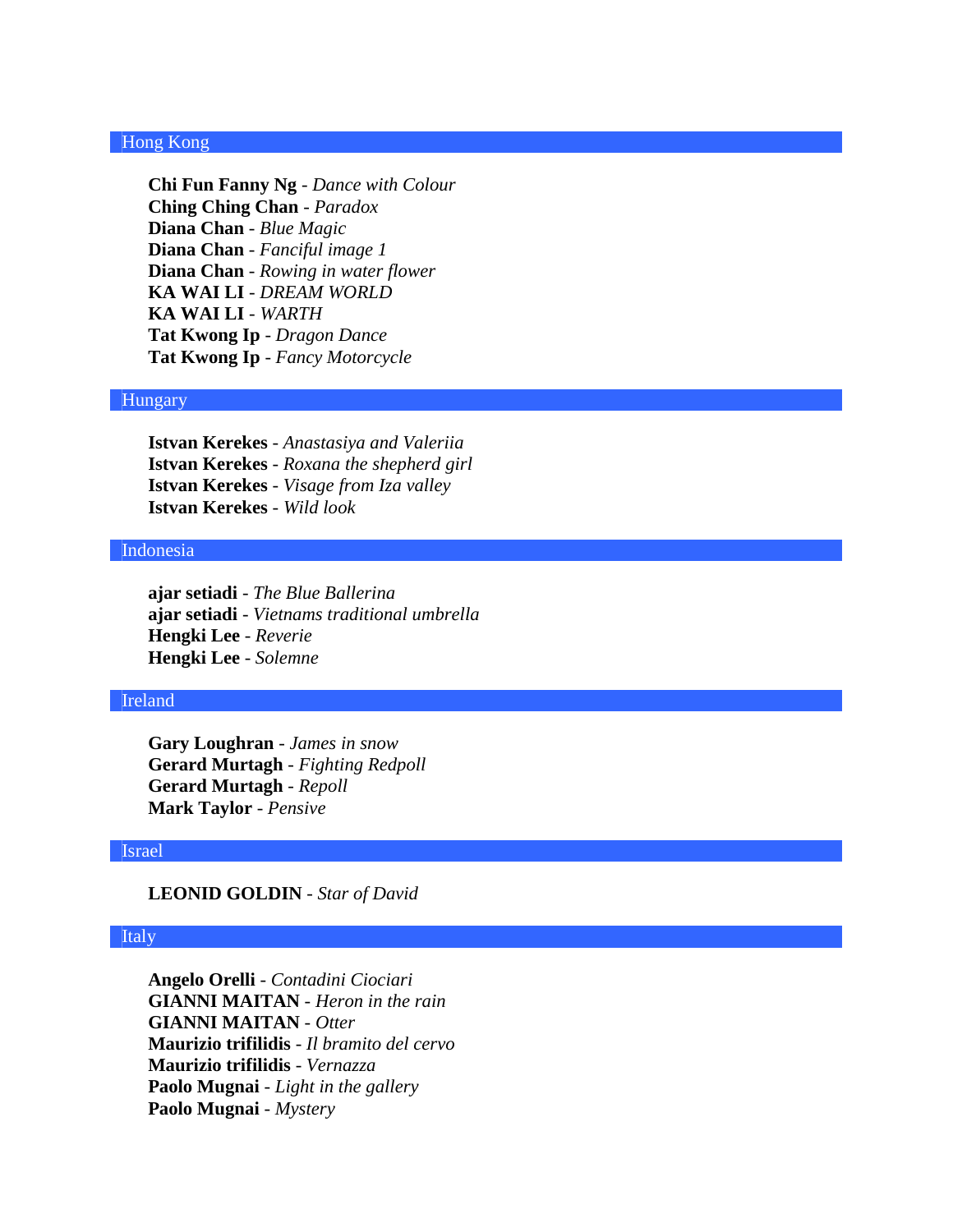**Paolo Mugnai** - *Surreal perspective* **Roberto De Leonardis** - *Lofoten80* **Veniero Rubboli** - *Mocanita in transit*

### Luxembourg

**Jacques HUTTING** - *FIN DE JOURNEE SUR LA MOSQUEE* **Jacques HUTTING** - *MESSAGE A MAHOMET*

### Macau

**Sherman Cheang** - *Happy Child*

# Malaysia

**Hsiang Hui Sylvester Wong** - *The Lantern* **Hsiang Hui Sylvester Wong** - *The Walakiri Family Tree*

# Northern Ireland

**Cyril Boyd** - *Avoidance* **Cyril Boyd** - *Close Encounter* **Cyril Boyd** - *Floating Gown* **Cyril Boyd** - *The Pearl Earring*

# Norway

**Atle Sveen** - *Laetitia and bench II* **Kjersti Holst** - *cormorant catching fish* **Signe Gry Isaksen** - *Clawfight* **Signe Gry Isaksen** - *Retro II*

### Oman

**MAHMOOD ALJABRI** - *blue eyes* **MAHMOOD ALJABRI** - *Wahiba sand* **MAHMOOD ALJABRI** - *waiting my sister*

### Romania

**EUGEN NEGREA** - *Hidden smile*

#### Saudi Arabia

**Abbas Alkhamis** - *Bedyah Caravan 2* **Abbas Alkhamis** - *Bedyah Family Donkey 3* **Abbas Alkhamis** - *Dune Running Camels*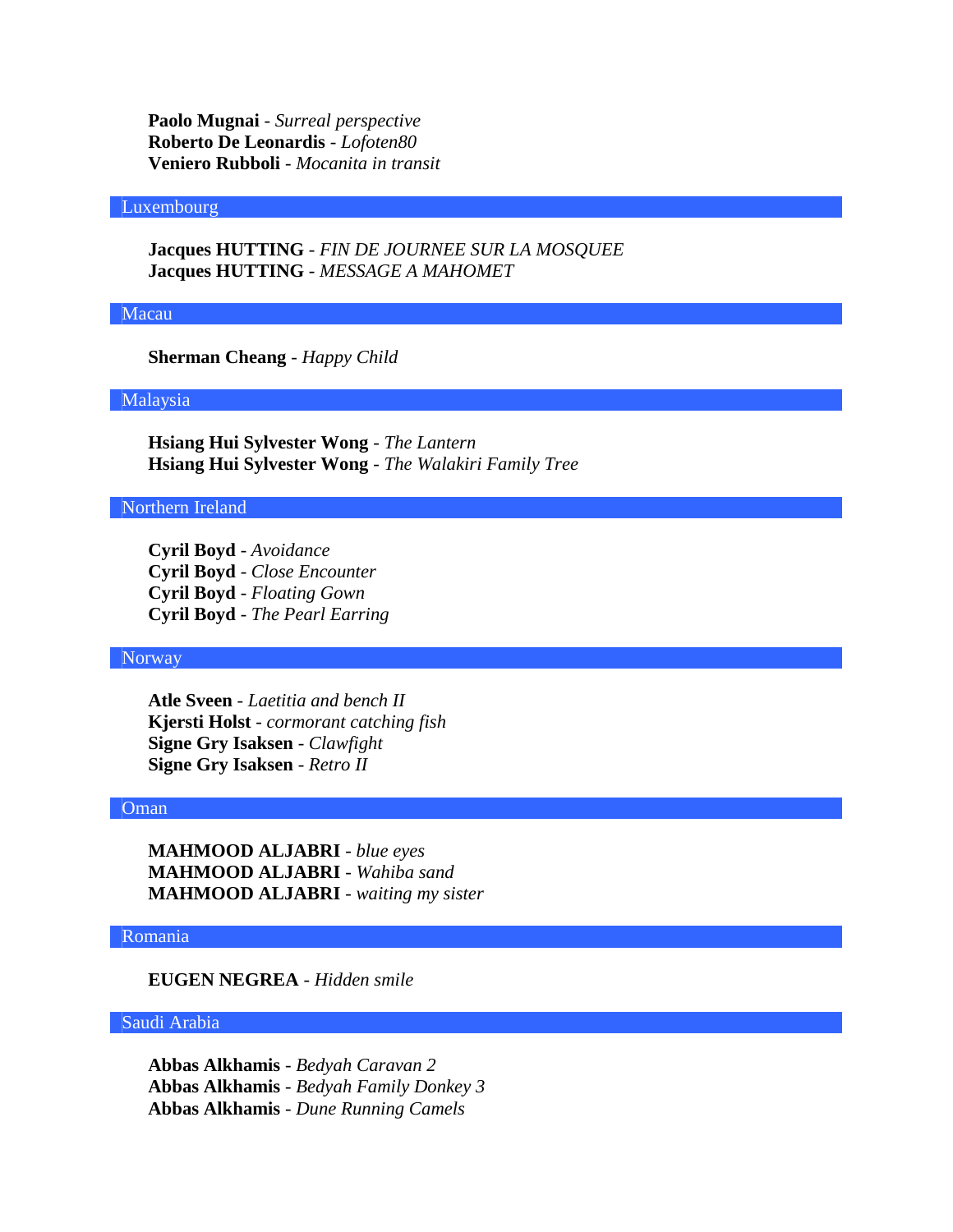## **Abbas Alkhamis** - *Morsi Brothers*

#### Serbia

**Borislav Milovanovic** - *Brezovica 7232* **Borislav Milovanovic** - *Little One* **Borislav Milovanovic** - *Lost in Mist*

# Singapore

**Lee Eng Tan** - *Farah Farz 26*

### Slovenia

**Simon Krejan** - *India Koromandia* **Simon Krejan** - *Lines*

### South Africa

**Francois Venter** - *Under the cape* **Francois Venter** - *Young jacana*

## Spain

**Joan Gil** - *African vulture* **Joan Gil** - *Bodyguard* **Joan Gil** - *Brenda with hidrangeas*

### Sweden

**Jan-Thomas Stake** - *Bongeline 9192* **Kenneth Friberg** - *Mimmi* **Lars-Hakan Hansson** - *W Kent E 0890* **Lars-Hakan Hansson** - *W Thord 5051*

# Switzerland

**Martin Zurmuehle** - *Alicia in the Engine Room* **Martin Zurmuehle** - *Flying Flag II* **Martin Zurmuehle** - *Golden Walls* **Martin Zurmuehle** - *Spider in the Rain*

### Taiwan

**Jui-Ching Tai** - *red swan dance* **PI HENG HSIAO** - *Napai4* **Ya-Chen Su** - *Unfear for Religious Passion*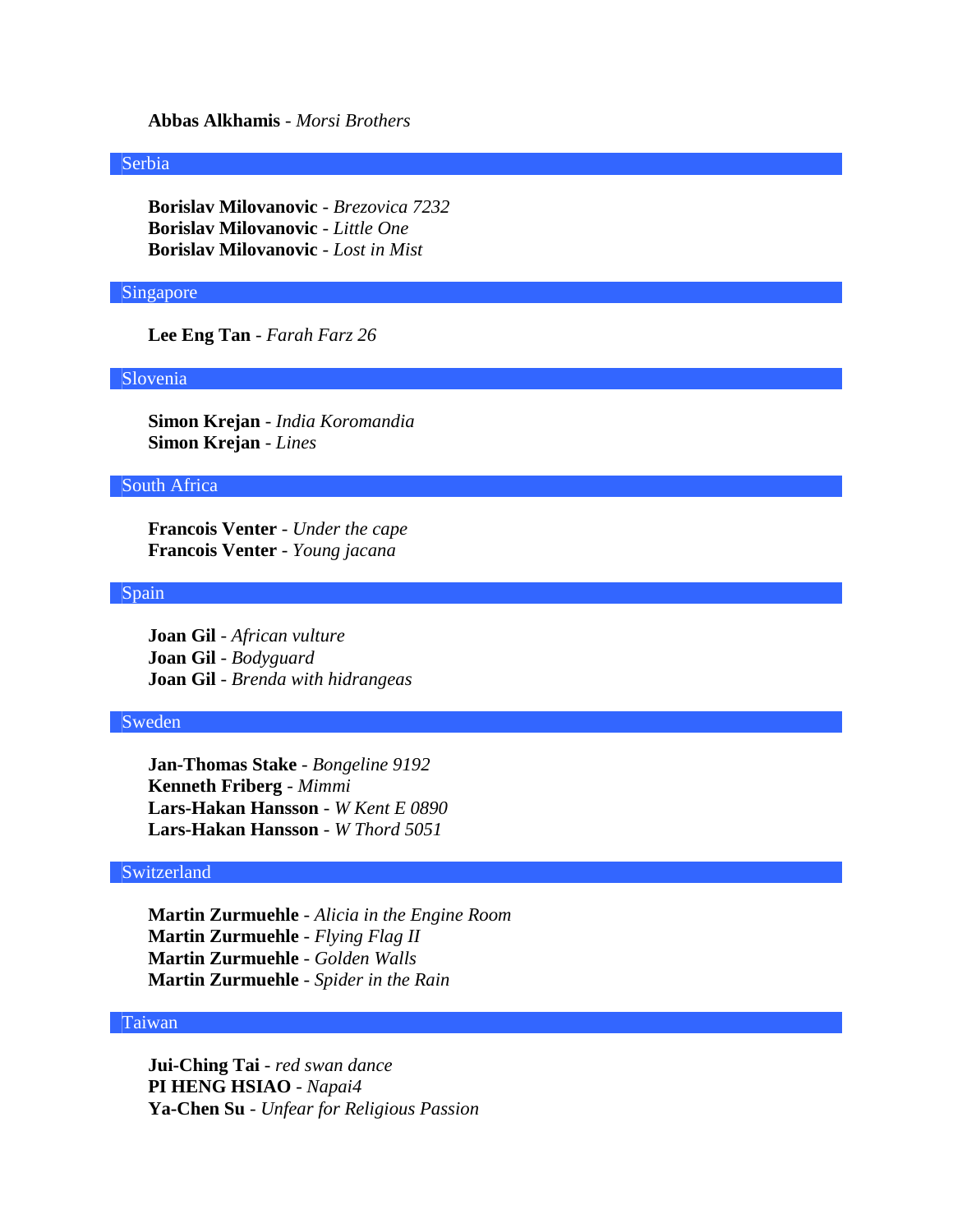# **Turkey**

**Birol Karaibis** - *molasses granny* **Birol Karaibis** - *sheep pen*

#### Ukraine

**Oleksii Konchenko** - *Mirror way*

USA

**Terry Dickerson** - *Aerobatics*

Vietnam

**Ngoc Binh Nguyen** - *Chon giong lua* **Nguyen Duc Nguyen** - *tro choi tuoi tho*

7th Circular Exhibition of Photography

# **"JADRAN CIRCUIT 2022"**

**Salon Budva**

**FIAP** 2022/203 **PSA** 2022-226

**Accepted** Theme **B) Open Monochrome**

Australia

**Graeme Watson** - *Mens AFL 5* **Keith Seidel** - *Mysterious Pete* **Paul Thompson** - *Ethereal Samantha II*

### Austria

**Wolfgang Habringer** - *The Way Down 23*

# Belgium

**Claude Simon** - *The clock* **Dino CIVIDIN** - *Lonely jogger* **Jos Cuppens** - *Twee kinderen* **Luc Stalmans** - *Colourful Culture* **Luc Stalmans** - *It's all about Mindset* **Luc Stalmans** - *La Dame en Noir*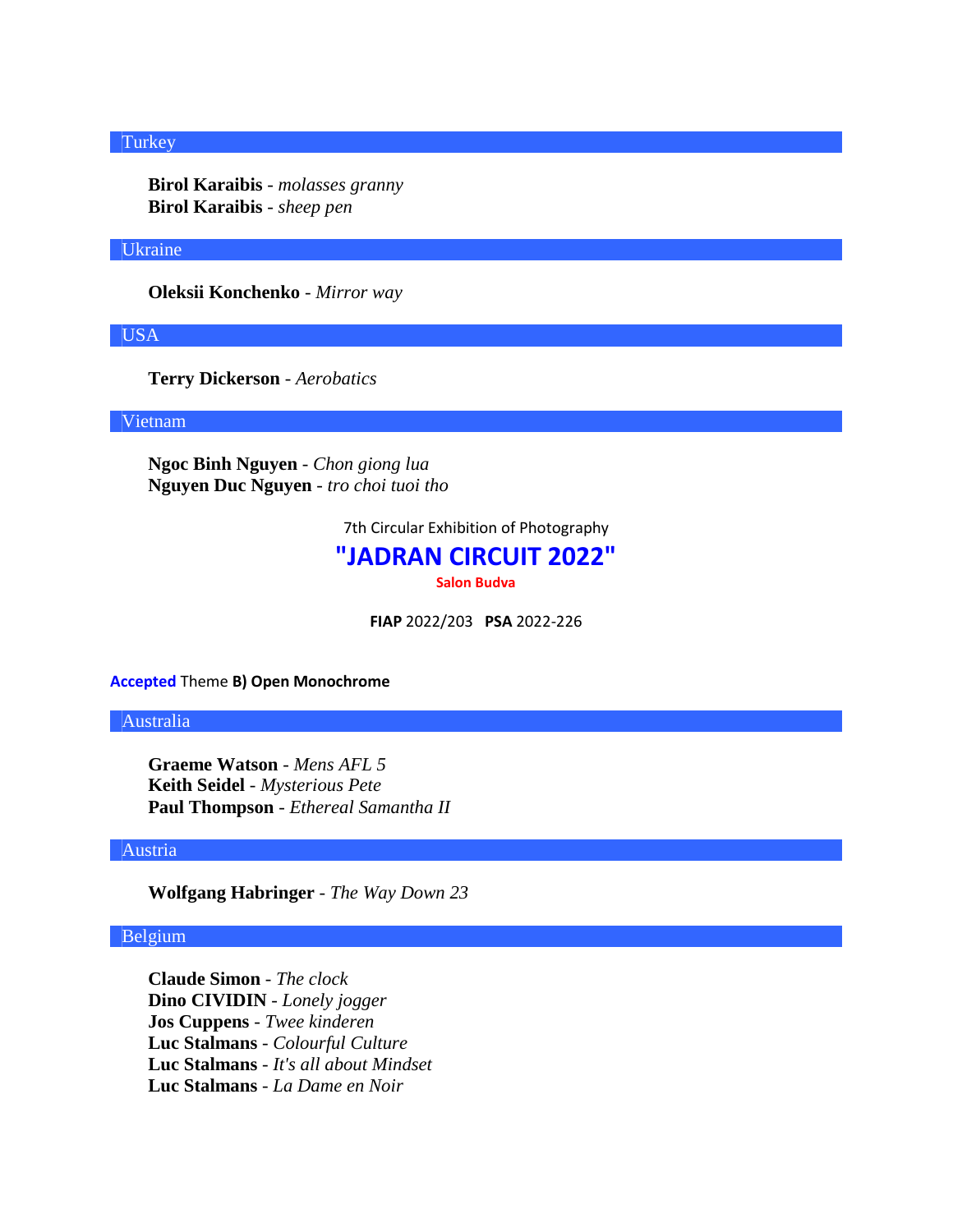# Canada

**Kathryn Delany** - *Zebra Companions* **Nick Delany** - *Owl Flight* **Nick Delany** - *Wnter storms*

#### China

**jurong yu** - *farming preparation 2* **jurong yu** - *Life in Daliangshan 19* **jurong yu** - *Lijiang River in Guilin 5* **jurong yu** - *Spectacular views in Xinjiang 9* **Shihai Shao** - *Busy Wharf* **Shihai Shao** - *Charming Beauty 1* **Xiaoping Chen** - *Beautiful Palace* **Xiaoqing Zhang** - *Charming Performance 3* **Yongquan Cao** - *Fairyland7*

## Cyprus

**George Yiallouris** - *MELVEDI IN MOTION 02* **KLEA KYPRIANOU** - *Dervishes 02* **KLEA KYPRIANOU** - *Peace Not War*

#### Denmark

**Morten Wilgaard** - *Inal 07* **Morten Wilgaard** - *LE 08*

### England

**Colin Bradshaw** - *Juvenile Kestrel approaching post* **David Wheeler** - *Waiting for Friends* **james Gibson** - *did you want something* **james Gibson** - *Mirage Dance* **james Gibson** - *Moving Shapes* **jennifer margaret webster** - *poison ivy ready to shoot* **Nigel Dalton** - *Ballerina* **Nigel Dalton** - *Pip with Cane*

### France

**Christian Mangeot** - *Olivia I* **Christian Mangeot** - *Olivia II* **Christian Mangeot** - *Olivia III*

**Germany**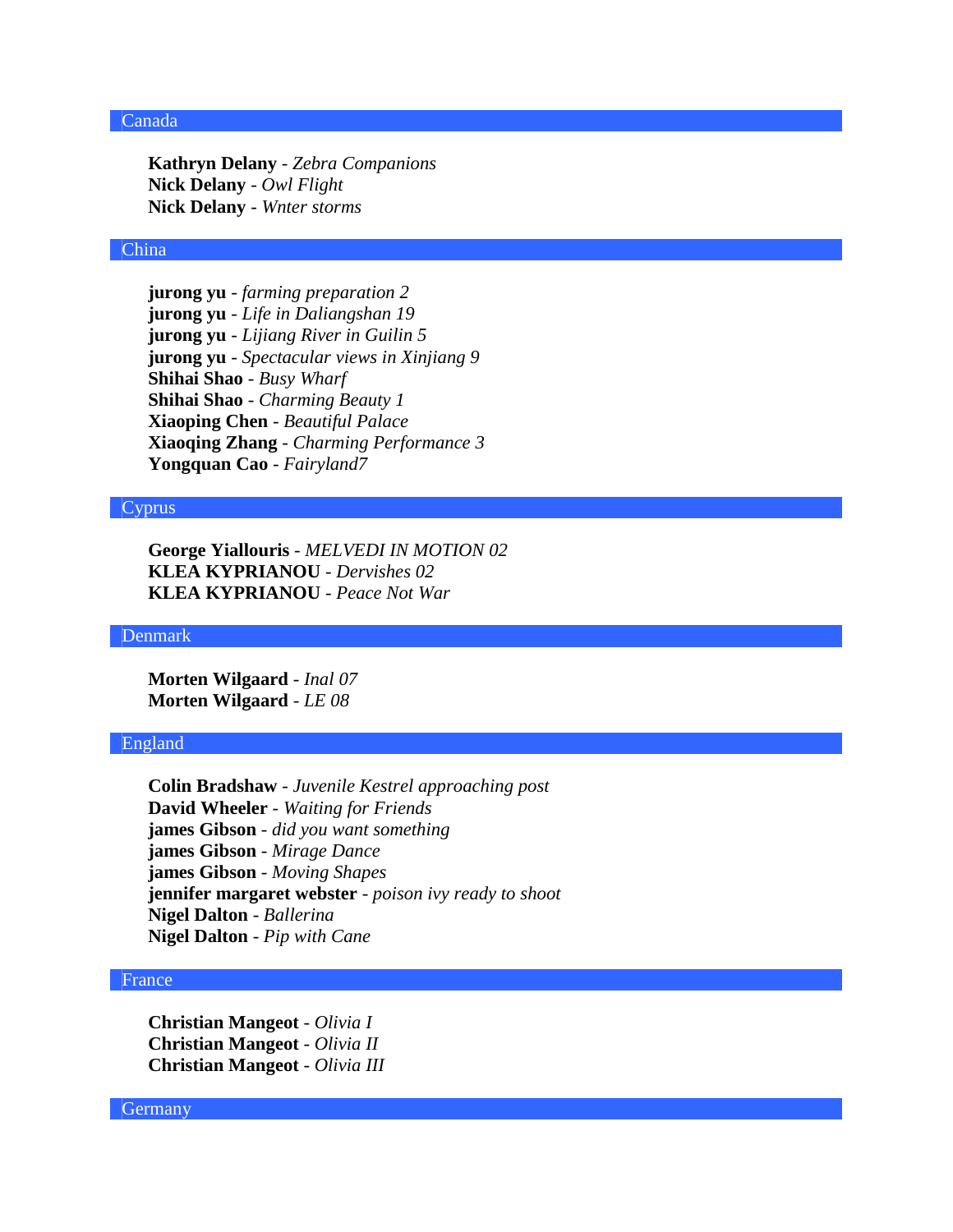**Alexander Hochhaus** - *Gloom* **Alexander Hochhaus** - *Natural Woman* **Barbara Schmidt** - *MMK21* **Barbara Schmidt** - *start walking* **Gunter Buesching** - *Auf dem Weg* **Gunter Buesching** - *Schneezaun* **Herdis Halvas-Nielsen** - *Zebra group* **Holger Buecker** - *Mart Stahlmann II* **Holger Buecker** - *Shaarghot III* **Holger Buecker** - *Skinny of Deathstars* **Mona Moraht** - *Rocchetta Mattei* **Nikolay Hristozov** - *I hear you*

#### **Greece**

**Rania Balachouti** - *Up!*

# Hong Kong

**Ching Ching Chan** - *Guardian Angel* **Ching Ching Chan** - *Law Of Attraction* **Ching Ching Chan** - *The Shape Of Her* **Diana Chan** - *Hard Work* **Diana Chan** - *Mantis* **KA WAI LI** - *CHARM* **Tat Kwong Ip** - *Ballroom Dance* **Tat Kwong Ip** - *Flying*

### Hungary

**Istvan Kerekes** - *Agnes* **Istvan Kerekes** - *Goatherd boy* **Istvan Kerekes** - *With grandpa* **Laszlo Fuleki** - *Hopelessness* **Laszlo Fuleki** - *Sentinel* **Sára Kellnerné Felső** - *Kat*

#### India

**BARUN SINHA** - *Paro 3297 b* **SUDHIR SAXENA** - *CREATION* **SUDHIR SAXENA** - *FULFILMENT*

### Indonesia

**Abiprayadi Riyanto** - *Brooklyn Building*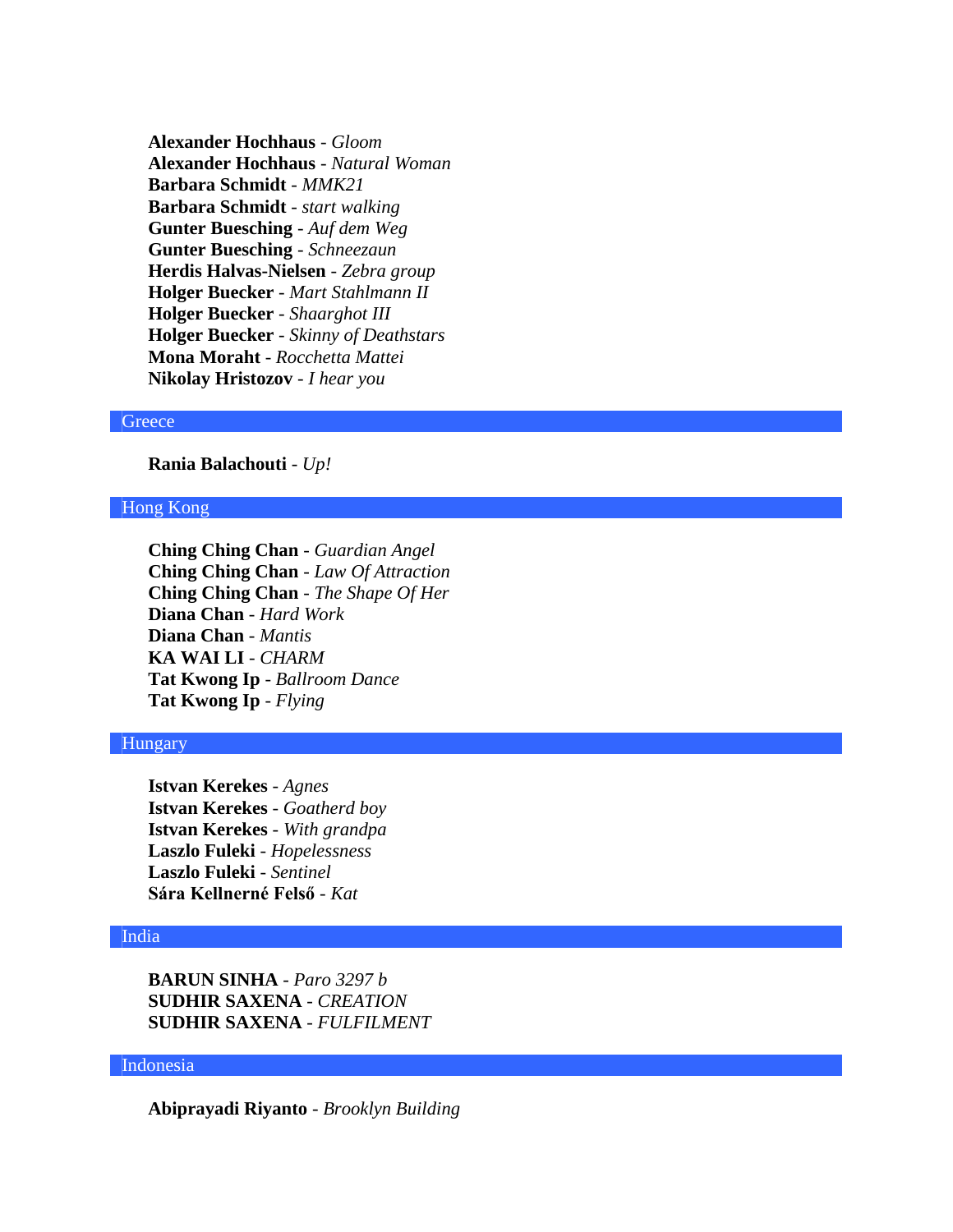**ajar setiadi** - *Minang Dancer* **Hengki Lee** - *A Verse Of Silence* **Hengki Lee** - *Paseo* **Robert Lie** - *The Chengdu Smoker Man*

### Ireland

**Gary Loughran** - *Baker St 2* **Gary Loughran** - *Victorian Gent* **Mark Taylor** - *Really* **Mark Taylor** - *What*

### Israel

### **LEONID GOLDIN** - *Adult games*

# **Italy**

**GIANNI MAITAN** - *Airone cenerino n4* **GIANNI MAITAN** - *Gnu crossing n4* **Maurizio trifilidis** - *Pescatore e cormorano* **Paolo Mugnai** - *Fashion portrait* **Paolo Mugnai** - *Nel Tunnel* **Paolo Mugnai** - *Verso la scala* **Pietro Bugli** - *December 19 at Ardenza* **Pietro Bugli** - *James Senese in concert* **Roberto De Leonardis** - *Emanuela23* **Roberto De Leonardis** - *Floor34* **Roberto De Leonardis** - *Museum Vaticano11* **Vincenzo Di Panfilo** - *Babe in red* **Vincenzo Di Panfilo** - *Mio fratello* **Vincenzo Di Panfilo** - *Warriors hill*

# Luxembourg

**Jacques HUTTING** - *EN ROUTE VERS L EVASION*

### Macau

**Sherman Cheang** - *Dancing Together 4* **Sherman Cheang** - *I Will Win* **Sherman Cheang** - *Tango 1*

# Malaysia

**Hsiang Hui Sylvester Wong** - *Dancing Tree Family at Dawn* **Hsiang Hui Sylvester Wong** - *Night Art At Putra J 001*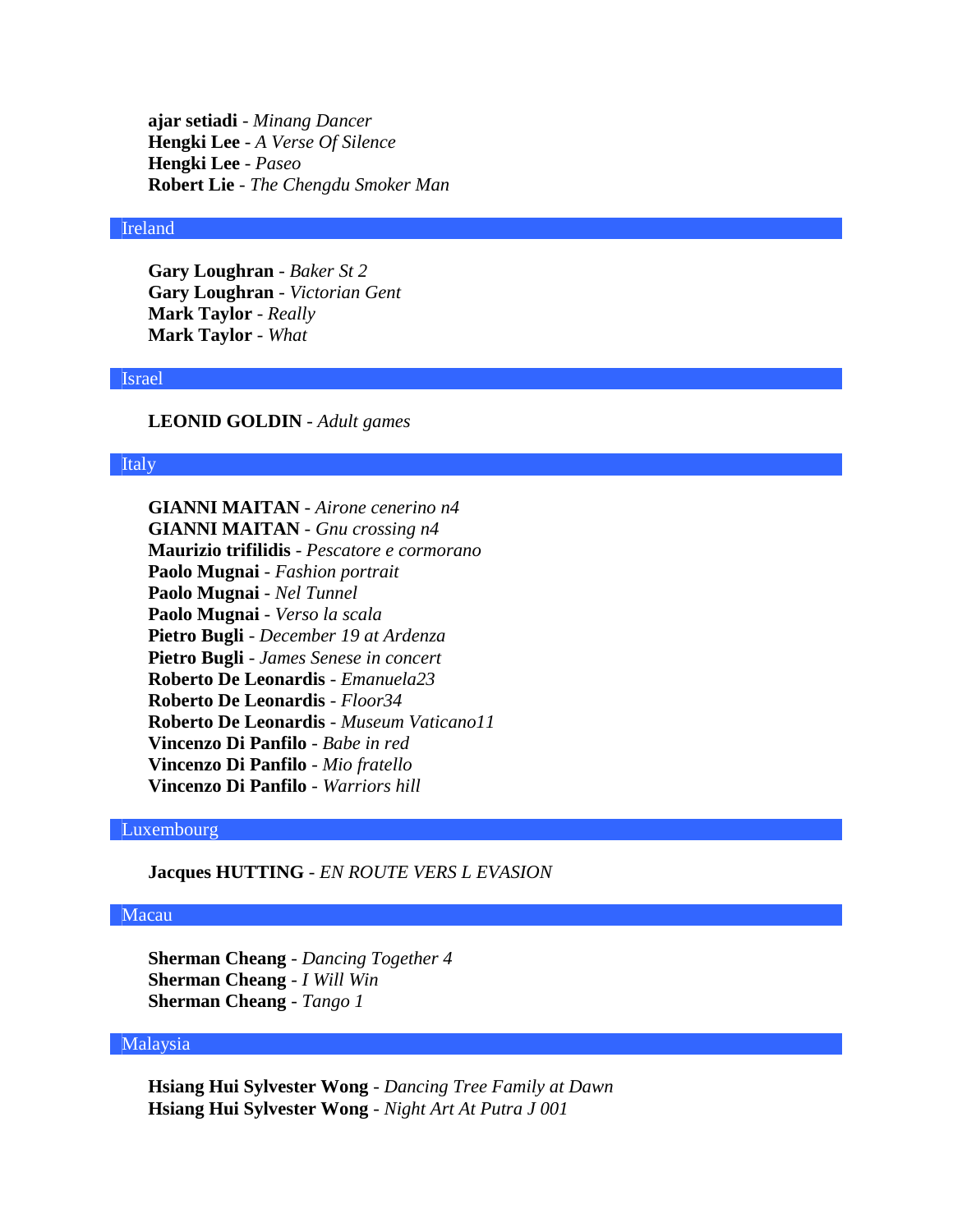**Hsiang Hui Sylvester Wong** - *Putra J Bridge* **Hsiang Hui Sylvester Wong** - *The Lantern Ladies III*

### Northern Ireland

**Cyril Boyd** - *Dark Curls* **Cyril Boyd** - *Ouch* **Cyril Boyd** - *The Dance*

#### Norway

**Atle Sveen** - *Laetitia and bench V* **Atle Sveen** - *Laetitia split* **Atle Sveen** - *Mellanie on chair III* **Atle Sveen** - *Nude on ottoman*

### Oman

**MAHMOOD ALJABRI** - *souq* **MAHMOOD ALJABRI** - *thinking* **MAHMOOD ALJABRI** - *white face*

Serbia

**Borislav Milovanovic** - *Julia*

Singapore

**Lee Eng Tan** - *Farah Farz 16*

Slovenia

**Simon Krejan** - *Hidden landscape*

South Africa

**Francois Venter** - *Sheep shearing*

#### Spain

**Joan Gil** - *Ballet jump* **Joan Gil** - *Gloria in water* **Joan Gil** - *Light bath* **Lluis REMON** - *BLACK BEACH*

Sweden